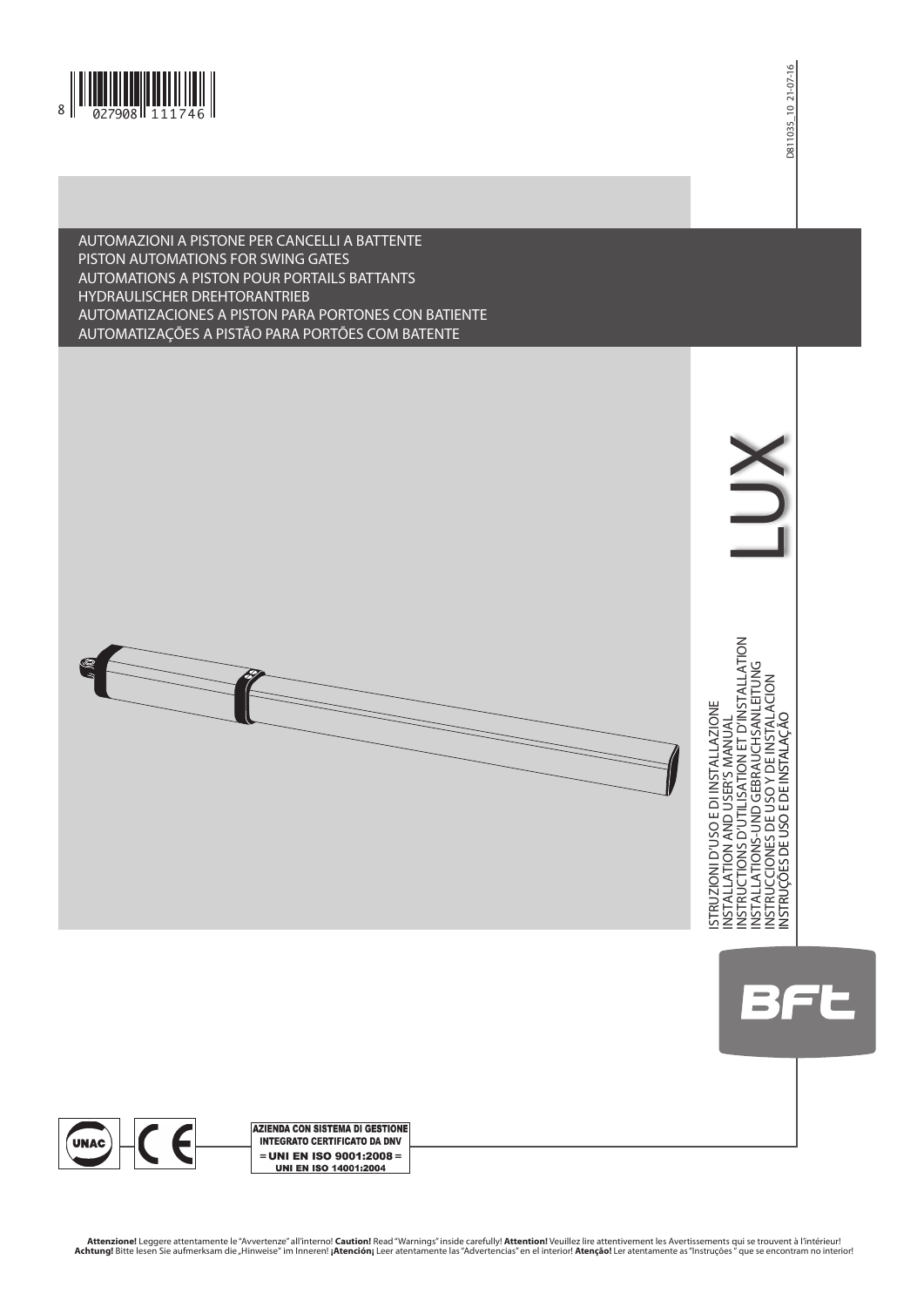D811035\_10 035 **WARNING! Important safety instructions. Carefully read and comply with**  D81

 $\subseteq$ 

**all the warnings and instructions that come with the product as incorrect installation can cause injury to people and animals and damage to property. The warnings and instructions give important information regarding safety, installation, use and maintenance. Keep hold of instructions so that you can attach them to the technical file and keep them handy for future reference. GENERAL SAFETY**

This product has been designed and built solely for the purpose indicated herein. Uses other than those indicated herein might cause damage to the product and create a hazard.

-The units making up the machine and its installation must meet the requirements<br>of the following European Directives, where applicable: 2014/30/EC, 2014/35/<br>EC, 2006/42/EC, 2011/305/EC, 99/05/EC and later amendments. For

-The Manufacturer of this product (hereinafter referred to as the "Firm") disclaims<br>all responsibility resulting from improper use or any use other than that for<br>which the product has been designed, as indicated herein, as to apply Good Practice in the construction of entry systems (doors, gates, etc.)

and for deformation that could occur during use. - Installation must be carried out by qualified personnel (professional installer, according to EN 12635), in compliance with Good Practice and current code.

- Before installing the product, make all structural changes required to produce safety gaps and to provide protection from or isolate all crushing, shearing and dragging hazard areas and danger zones in general in accordance with the provisions of standards EN 12604 and 12453 or any local installation standards. Check that the existing structure meets the necessary strength and stability requirements.

-Before commencing installation, check the product for damage.<br>-The Firm is not responsible for failure to apply Good Practice in the construction<br>and maintenance of the doors, gates, etc. to be motorized, or for deformati that might occur during use.

- Make sure the stated temperature range is compatible with the site in which the automated system is due to be installed.

- Do not install this product in an explosive atmosphere: the presence of flammable fumes or gas constitutes a serious safety hazard.

-Disconnect the electricity supply before performing any work on the system.<br>Also disconnect buffer batteries, if any are connected.<br>-Before connecting the power supply, make sure the product's ratings match the<br>mains rati disconnection under overvoltage category III conditions. - Make sure that upline from the mains power supply there is a residual current

circuit breaker that trips at no more than 0.03A as well as any other equipment required by code.

- Make sure the earth system has been installed correctly: earth all the metal parts belonging to the entry system (doors, gates, etc.) and all parts of the system featuring an earth terminal.

- Installation must be carried out using safety devices and controls that meet standards EN 12978 and EN 12453.

-Impact forces can be reduced by using deformable edges.<br>-In the event impact forces exceed the values laid down by the relevant standards,

apply electro-sensitive or pressure-sensitive devices. - Apply all safety devices (photocells, safety edges, etc.) required to keep the area free of impact, crushing, dragging and shearing hazards. Bear in mind the standards and directives in force, Good Practice criteria, intended use, the instal- lation environment, the operating logic of the system and forces generated by the automated system.

- Apply all signs required by current code to identify hazardous areas (residual risks). All installations must be visibly identified in compliance with the provisions of standard EN 13241-1.

- Once installation is complete, apply a nameplate featuring the door/gate's data. - This product cannot be installed on leaves incorporating doors (unless the motor can be activated only when the door is closed).

- If the automated system is installed at a height of less than 2.5 m or is accessible, the electrical and mechanical parts must be suitably protected.

- For roller shutter automation only 1) The motor's moving parts must be installed at a height greater than 2.5 m above the floor or other surface from which they may be reached.

2) The gearmotor must be installed in a segregated and suitably protected space

so that it cannot be reached without the aid of tools.<br>-Install any fixed controls in a position where they will not cause a hazard, away<br>from moving parts. More specifically, hold-to-run controls must be positioned<br>within must be installed at a height of at least 1.5 m and in a place where they cannot

be reached by the public. - Apply at least one warning light (flashing light) in a visible position, and also attach a Warning sign to the structure.

- Attach a label near the operating device, in a permanent fashion, with informa- tion on how to operate the automated system's manual release.

- Make sure that, during operation, mechanical risks are avoided or relevant protective measures taken and, more specifically, that nothing can be banged, crushed, caught or cut between the part being operated and surrounding parts.

-Once installation is complete, make sure the motor automation settings are<br>correct and that the safety and release systems are working properly.<br>-Only use original spare parts for any maintenance or repair work. The Firm system if parts from other manufacturers are used.

- Do not make any modifications to the automated system's components unless explicitly authorized by the Firm.

- Instruct the system's user on what residual risks may be encountered, on the control systems that have been applied and on how to open the system manu- ally in an emergency. give the user guide to the end user.

- Dispose of packaging materials (plastic, cardboard, polystyrene, etc.) in accord- ance with the provisions of the laws in force. Keep nylon bags and polystyrene out of reach of children.

#### **WIRING**

**WARNING!** For connection to the mains power supply, use: a multicore cable with a cross-sectional area of at least 5x1.5mm<sup>2</sup> or 4x1.5mm<sup>2</sup> when dealing with threephase power supplies or 3x1.5mm<sup>2</sup> for single-phase supplies (by way of example, type H05RN-F cable can be used with a cross-sectional area of 4x1.5mm<sup>2</sup>). To connect auxiliary equipment, use wires with a cross-sectional area of at least 0.5 mm2 . - Only use pushbuttons with a capacity of 10A-250V or more.

- Wires must be secured with additional fastening near the terminals (for example, using cable clamps) in order to keep live parts well separated from safety extra low voltage parts.

During installation, the power cable must be stripped to allow the earth wire to be connected to the relevant terminal, while leaving the live wires as short as possible. The earth wire must be the last to be pulled taut in the event the cable's fastening device comes loose.

**WARNING!** safety extra low voltage wires must be kept physically separate from low voltage wires.

Only qualified personnel (professional installer) should be allowed to access live parts.

#### **CHECKING THE AUTOMATED SYSTEM AND MAINTENANCE**

Before the automated system is finally put into operation, and during maintenance work, perform the following checks meticulously:

- Make sure all components are fastened securely.

- Check starting and stopping operations in the case of manual control.

- Check the logic for normal or personalized operation. - For sliding gates only: check that the rack and pinion mesh correctly with 2 mm of play along the full length of the rack; keep the track the gate slides on clean and free of debris at all times.

- For sliding gates and doors only: make sure the gate's running track is straight and horizontal and that the wheels are strong enough to take the weight of the gate.

- For cantilever sliding gates only: make sure there is no dipping or swinging during operation.

- For swing gates only: make sure the leaves' axis of rotation is perfectly vertical. -For barriers only: before opening the door, the spring must be decompressed (vertical boom).

- Check that all safety devices (photocells, safety edges, etc.) are working properly and that the anti-crush safety device is set correctly, making sure that the force of impact measured at the points provided for by standard EN 12445 is lower than the value laid down by standard EN 12453.

- Impact forces can be reduced by using deformable edges.

- Make sure that the emergency operation works, where this feature is provided. - Check opening and closing operations with the control devices applied.

- Check that electrical connections and cabling are intact, making extra sure that insulating sheaths and cable glands are undamaged.

- While performing maintenance, clean the photocells' optics.

- When the automated system is out of service for any length of time, activate the emergency release (see "EMERGENCY OPERATION" section) so that the operated part is made idle, thus allowing the gate to be opened and closed manually.

-If the power cord is damaged, it must be replaced by the manufacturer or their<br>technical assistance department or other such qualified person to avoid any risk.<br>-If "D" type devices are installed (as defined by EN12453),

mode, foresee mandatory maintenance at least every six months - The maintenance described above must be repeated at least once yearly or at shorter intervals where site or installation conditions make this necessary.

#### **WARNING!**

Remember that the drive is designed to make the gate/door easier to use and will not solve problems as a result of defective or poorly performed installation or lack of maintenance



Materials must be disposed of in accordance with the regulations in force. Do not throw away your discarded equipment or used batteries with household waste. You are responsible for taking all your waste electrical and electronic equipment to a suitable recycling centre.

**DISMANTLING** If the automated system is being dismantled in order to be reassembled at another site, you are required to:

- Cut off the power and disconnect the whole electrical system.

- Remove the actuator from the base it is mounted on.

- Remove all the installation's components.

- See to the replacement of any components that cannot be removed or happen to be damaged.

**DECLARATIONS OF CONFORMITY CAN BE FOUND AT http://www.bftautomation.com/CE INSTRUCTIONS FOR USE AND ASSEMBLY CAN BE FOUND IN THE DOWN- LOAD SECTION.**

**Anything that is not explicitly provided for in the installation manual is not allowed. The operator's proper operation can only be guaranteed if the information given is complied with. The Firm shall not be answerable for damage caused by failure to comply with the instructions featured herein.**

**While we will not alter the product's essential features, the Firm reserves the right, at any time, to make those changes deemed opportune to improve the product from a technical, design or commercial point of view, and will not be required to update this publication accordingly.**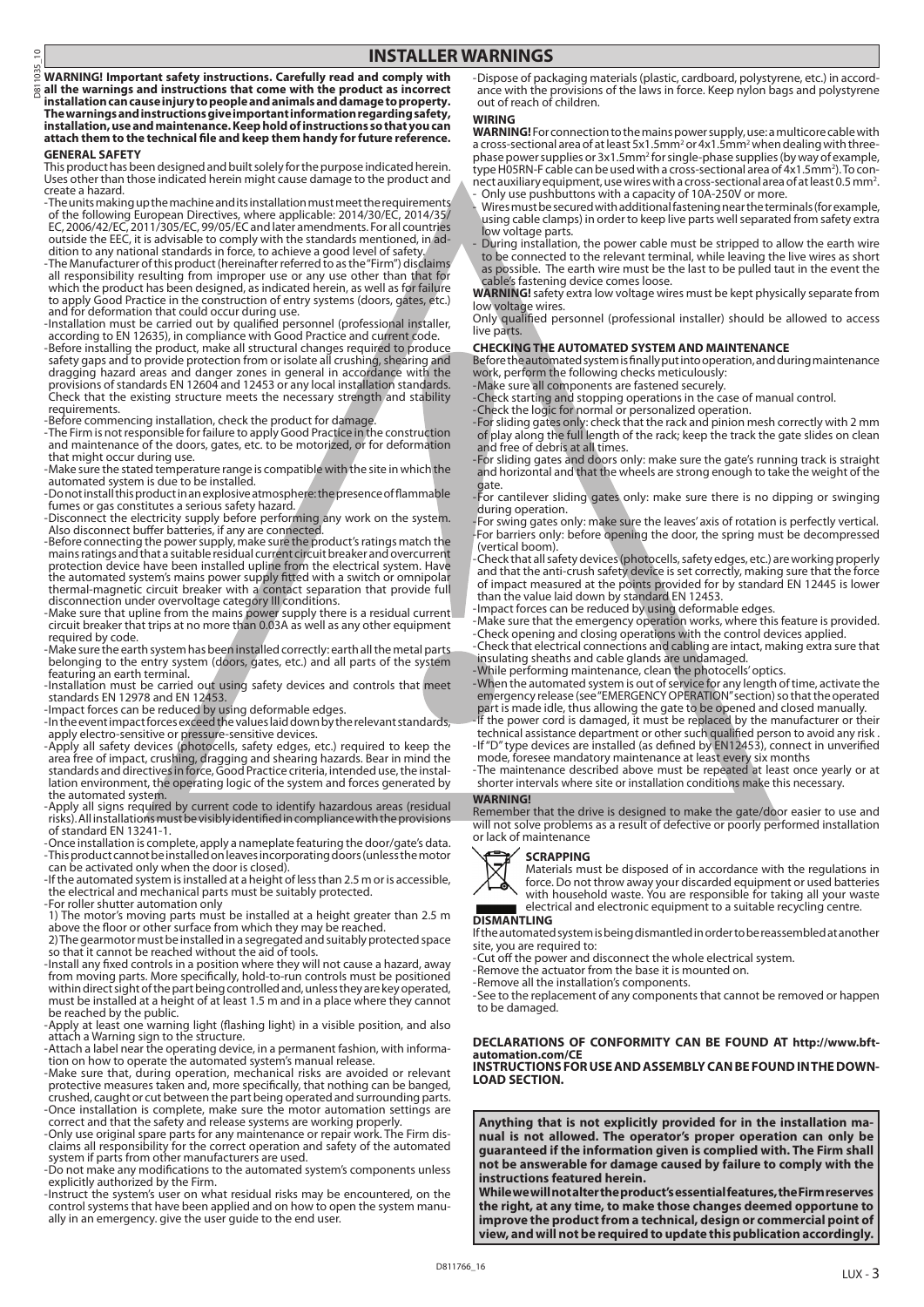## **AVVERTENZE PER L'UTILIZZATORE ( I )**

**ATTENZIONE! Importanti istruzioni di sicurezza. Leggere e seguire attentamente le Avvertenze e le Istruzioni che accompagnano il prodotto poiché un uso improprio può causare danni a persone, animali o cose. Conservare le istruzioni per consultazioni future e trasmetterle ad even- tuali subentranti nell'uso dell'impianto.**

**Questo prodotto dovrà essere destinato solo all'uso per il quale è stato espressamente insta- llato. Ogni altro uso è da considerarsi improprio e quindi pericoloso. Il costruttore non può essere considerato responsabile per eventuali danni causati da usi impropri, erronei e irragionevoli. SICUREZZA GENERALE**

Nel ringraziarVi per la preferenza accordata a questo prodotto, la Ditta è certa che da esso otterrete le prestazioni necessarie al Vostro uso.

Questo prodotto risponde alle norme riconosciute curezza se correttamente installato da personale qualificato ed esperto (installatore professionale).

L'automazione, se installata ed utilizzata corretta- mente, soddisfa gli standard di sicurezza nell'uso. Tuttavia è opportuno osservare alcune regole di comportamento per evitare inconvenienti acci-<br>dentali:

- Tenere bambini, persone e cose fuori dal raggio d'azione dell'automazione, in particolare durănte<br>il movimento.
- il movimento. -Non permettere a bambini di giocare o sostare nel raggio di azione dell'automazione.
- L'apparecchio può essere utilizzato da bambini di età non inferiore a 8 anni e da persone con ridot- te capacità fisiche, sensoriali o mentali, o prive di esperienza o della necessaria conoscenza, purché abbiano ricevuto istruzioni relative all'uso sicuro dell'apparecchio e alla comprensione dei pericoli l'apparecchio. La pulizia e la manutenzione desti-<br>nata ad essere effettuata dall'utilizzatore non deve essere effettuata da bambini senza sorveglianza.
- -I bambini devono essere sorvegliati per sincerarsi che non giochino con l'apparecchio. Non permet- tere ai bambini di giocare con i controlli fissi. Tenere i telecomandi lontani dai bambini.
- Evitare di operare in prossimità delle cerniere o organi meccanici in movimento.
- -Non contrastare il movimento dell'anta e non ten- tare di aprire manualmente la porta se non è stato sbloccato l'attuatore con l'apposita manopola di<br>sblocco.<br>-Non entrare nel raggio di azione della porta o can-<br>cello motorizzati durante il loro movimento.
- 
- -Non lasciare radiocomandi o altri dispositivi di comando alla portata dei bambini onde evitare
- L'attivazione dello sblocco manuale potrebbe causare movimenti incontrollati della porta se in presenza di guasti meccanici o di condizioni di
- squilibrio.<br>In caso di apritapparelle: sorvegliare la tapparella -<br>in movimento e tenere lontano le persone finché non è completamente chiusa. Porre cura quando si<br>aziona lo sblocco se presente, poiché una tapparella aperta potrebbe cadere rapidamente in presenza
- di usura o rotture.<br>- La rottura o l'usura di organi meccanici della porta (parte guidata), quali ad esempio cavi, molle, sup-

D811035\_10 porti, cardini, guide.. potrebbe generare pericoli. Far controllare periodicamente l'impianto da personale qualificato ed esperto (installatore professionale) secondo quanto indicato dall'installatore o dal costruttore della porta.

- Per ogni operazione di pulizia esterna, togliere l'alimentazione di rete.
- Tenere pulite le ottiche delle fotocellule ed i dispo- sitivi di segnalazione luminosa. Controllare che rami ed arbusti non disturbino i dispositivi di sicurezza.
- -Non utilizzare l'automatismo se necessita di interventi di riparazione. In caso di guasto o di malfunzionamento dell'automazione, togliere<br>l'alimentazione di rete sull'automazione, astenersi l'alimentazione di rete sull'automazione, astenersi<br>da qualsiasi tentativo di riparazione o intervento diretto e rivolgersi solo a personale qualificato ed esperto (installatore professionale) per la neces- saria riparazione o manutenzione. Per consentire l'accesso, attivare lo sblocco di emergenza (se presente).
- Per qualsiasi intervento diretto sull'automazione o sull'impianto non previsto dal presente manuale,<br>avvalersi di personale qualificato ed esperto (insta-<br>llatore professionale).
- -Con frequenza almeno annuale far verifi- care l'integrità e il corretto funzionamento dell'automazione da personale qualificato ed esperto (installatore professionale), in particolare<br>di tutti i dispositivi di sicurezza.
- -Gli interventi d'installazione, manutenzione e riparazione devono essere documentati e la relativa documentazione tenuta a disposizione dell'utilizzatore.
- Il mancato rispetto di quanto sopra può creare<br>situazioni di pericolo.
- situazioni di pericolo. -Non tentare di aprire manualmente il cancello se: Nel modello **LUX-LUXL-LUXG-LUXGV** non è stata Nel modello **LUXB-LUX2B** non è stato azionato lo sblocco con l'apposita chiave (Fig.1).
- 
- s Non modificare i componenti dell'automazione.<br>1). In caso di malfunzionamento, togliere l'alimentazio-<br>ne, attivare lo sblocco di emergenza per consentire l'accesso e richiedere l'intervento di un tecnico
- qualificato (installatore). Per ogni operazione di pulizia esterna, togliere
- l'alimentazione di rete. sitivi di segnalazione luminosa. Controllare che rami ed arbusti non disturbino i dispositivi di sicurezza
- (fotocellule). Per qualsiasi intervento diretto all'automazione, avvalersi di personale qualificato (installatore). -Annualmente far controllare l'automazione da
- personale qualificato.

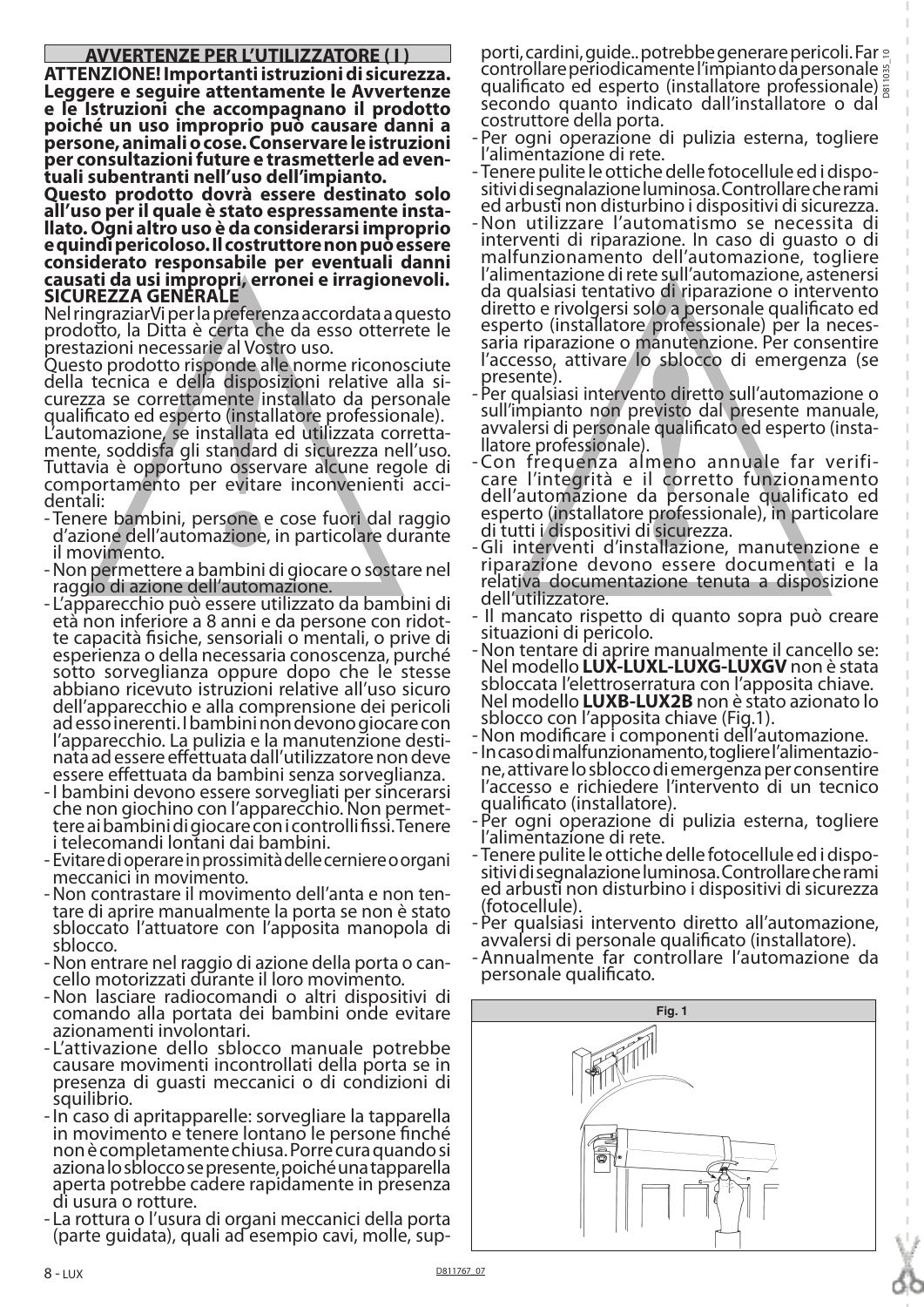## ⊵**APERTURA MANUALE<br>%Versioni con blocco idraulico (LUXB-LUX2B)**<br><sub>&</sub>Nei casi di emergenza, per esempio in mancanza di <mark>ੁAPERTURA MANUALE</mark><br>៉ូVersioni con blocco idraulico (LUXB-LUX2B)

energia elettrica, per sbloccare il cancello, infilare la stessa chiave "C" usata per la regolazione delle val-<br>vole by-pass nel perno "P" triangolare situato sotto l'attuatore (fig. 1) e ruotarla in senso antiorario. Il cancello è così apribile manualmente imprimendo una velocità di spinta uguale a quella di apertura

automatica.<br>Per ripristinare il funzionamento elettrico dell'attua-Per ripristinare il funzionamento elettrico dell'attua- tore, girare la chiave in senso orario fino al completo bloccaggio del perno "P".

## **Versione senza blocco idraulico (LUX-LUXL-LUXG-LUXGV)**

É sufficiente aprire l'elettroserratura con la relativa chiave e spingere manualmente l'anta.

## **DEMOLIZIONE**



L'eliminazione dei materiali va fatta rispettan- do le norme vigenti. Non gettate il vostro

apparecchio scartato, le pile o le batterie usate nei rifiuti domestici. Avete la responsabilità di restituire tutti i vostri rifiuti da apparecchia- ture elettriche o elettroniche lasciandoli in un punto di raccolta dedicato al loro riciclo.

Tutto quello che non è espressamente previsto nel manuale d'uso, non è permesso. ll buon fun- zionamento dell'operatore è garantito solo se ven- gono rispettate le prescrizioni riportate in questo manuale. La Ditta non risponde dei danni causati dall'inosservanza delle indicazioni riportate in questo manuale.

Lasciando inalterate le caratteristiche essenziali del prodotto, la Ditta si riserva di apportare in qualunque momento le modifiche che essa ritiene convenienti per migliorare tecnicamente, costruttivamente e commercialmente il prodotto, senza impegnarsi ad aggiornare la presente pubblicazione.

## **USER WARNINGS (GB)**

**WARNING! Important safety instructions. Care- fully read and comply with the Warnings and Ins- tructions that come with the product as improper use can cause injury to people and animals and damage to property. Keep the instructions for fu- ture reference and hand them on to any new users. This product is meant to be used only for the purpose for which it was explicitly installed. Any other use constitutes improper use and, consequently, is hazardous. The manufacturer cannot be held liable for any damage as a result of improper, incorrect or unreasonable use. GENERAL SAFETY**

Thank you for choosing this product. The Firm is confident that its performance will meet your ope- rating needs.

This product meets recognized technical standards and complies with safety provisions when installed correctly by qualified, expert personnel (professional installer).

If installed and used correctly, the automated system will meet operating safety standards. Nonetheless, it is advisable to observe certain rules of behaviour so that accidental problems can be avoided:

- 
- Keep adults, children and property out of range of the automated system, especially while it is moving. -Do not allow children to play or stand within range of the automated system.
- The unit can be used by children over 8 years old and by people with reduced physical, sensory or

mental capabilities or with no experience or neces- sary knowledge on condition they are supervised or trained about the safe use of the equipment and understand the risks involved. Children must not play with the unit. Cleaning and maintenance must not be performed by unsupervised children.

- -Children must be supervised to ensure they do not play with the device. Do not allow children to play with the fixed controls. Keep remote controls out
- -Do not work near hinges or moving mechanical
- parts.<br>- Do not hinder the leaf's movement and do not at-<br>tempt to open the door manually unless the actuator has been released with the relevant release knob.
- Keep out of range of the motorized door or gate<br>while they are moving.
- Keep remote controls or other control devices out of reach of children in order to avoid the automated system being operated inadvertently.
- The manual release's activation could result in un- controlled door movements if there are mechanical faults or loss of balance.
- When using roller shutter openers: keep an eye on the roller shutter while it is moving and keep people away until it has closed completely. Exercise care when activating the release, if such a device is fitted, as an open shutter could drop quickly in the event of wear or breakage. - The breakage or wear of any mechanical parts of
- the door (operated part), such as cables, springs, supports, hinges, guides…, may generate a hazard. Have the system checked by qualified, expert per- sonnel (professional installer) at regular intervals according to the instructions issued by the installer or manufacturer of the door.
- When cleaning the outside, always cut off mains
- Keep the photocells' optics and illuminating in-<br>dicator devices clean. Check that no branches or<br>shrubs interfere with the safety devices.
- Do not use the automated system if it is in need of repair. In the event the automated system breaks down or malfunctions, cut off mains power to the system; do not attempt to repair or perform any other work to rectify the fault yourself and instead call in qualified, expert personnel (professional installer) to perform the necessary repairs or main- tenance. To allow access, activate the emergency release (where fitted).
- -If any part of the automated system requires direct work of any kind that is not contemplated herein, employ the services of qualified, expert personnel (professional installer).
- -At least once a year, have the automated system, and especially all safety devices, checked by qualified, expert personnel (professional installer) to make
- sure that it is undamaged and working properly. -A record must be made of any installation, main- tenance and repair work and the relevant docu- mentation kept and made available to the user on request.
- Failure to comply with the above may result in<br>hazardous situations.
- 
- Do not attempt to open the gate manually if:<br>- In mod. **LUX-LUXL-LUXG-LUXGV** the electric lock has not been released by means of the appropriate key.
- -In mod. **LUXB-LUX2B** the release has not been<br>activated by means of the appropriate key (fig.1).
- Do not modify the automation components.<br>- In case of malfunction, disconnect the power sup-
-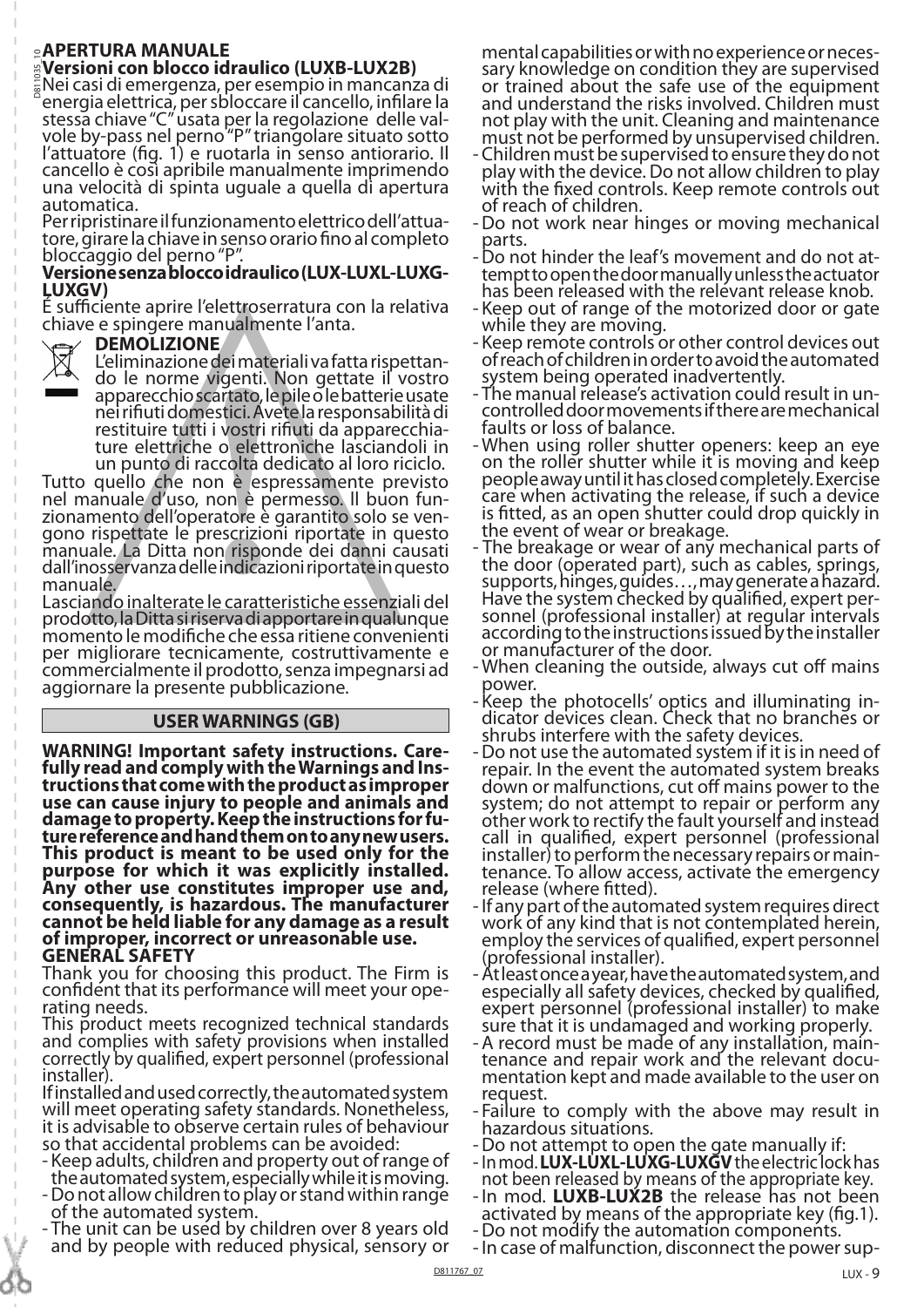ply, activate the emergency release to have access to the automation and request the assistance of a qualified technician (installer).

- Before proceeding to any outside cleaning opera- tion, disconnect the power supply.
- Keep the photocell optical components and light
- Check that the safety devices (photocells) are not obscured by branches or shrubs.
- For any direct assistance to the automation system, request the help of a qualified technician (installer).
- Have qualified personnel check the automation<br>system once a year.

## system once a year. **MANUAL OPENING**

## **Versions with hydraulic lock (LUXB-LUX2B)**

In case of emergency, for example during a power cut, the gate can be released by inserting the same key "C"<br>used to adjust the bypass valve into the triangular pivot "P" found under the actuator (fig. 1) and turning it anti-clockwise. The gate can then be opened manually following the same speed as an automatic opening. To restore the actuator to electrical operation, turn the key clockwise until pivot "P" is locked.

## **Versions without hydraulic lock (LUX-LUXL-LUXG-LUXGV)**

It is sufficient to open the electric lock with its key and move the leaf manually.

# **SCRAPPING**<br>Materials must be disposed of in accordance with the regulations in force. Do not throw<br>away your discarded equipment or used batteries with household waste. You are respon-<br>sible for taking all your waste electrical and

electronic equipment to a suitable recycling

centre. **Anything that is not explicitly provided for in the user guide is not allowed. The operator's proper operation can only be guaranteed if the instruc- tions given herein are complied with. The Firm shall not be answerable for damage caused by failure to comply with the instructions featured herein.**

**While we will not alter the product's essential features, the Firm reserves the right, at any time, to make those changes deemed opportune to improve the product from a technical, design or commercial point of view, and will not be required to update this publication accordingly.**

**AVERTISSEMENTS POUR L'UTILISATEUR (F)**

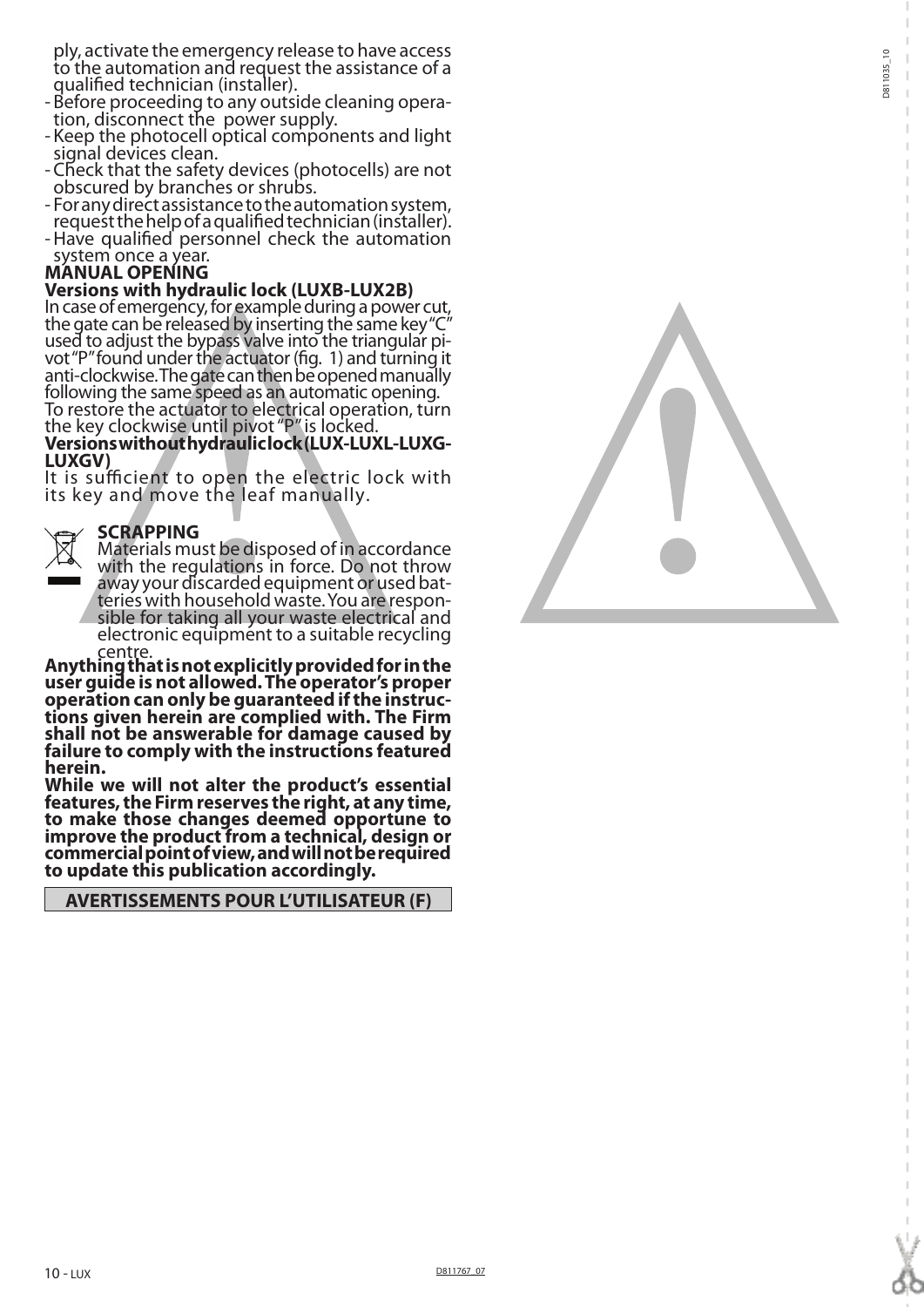

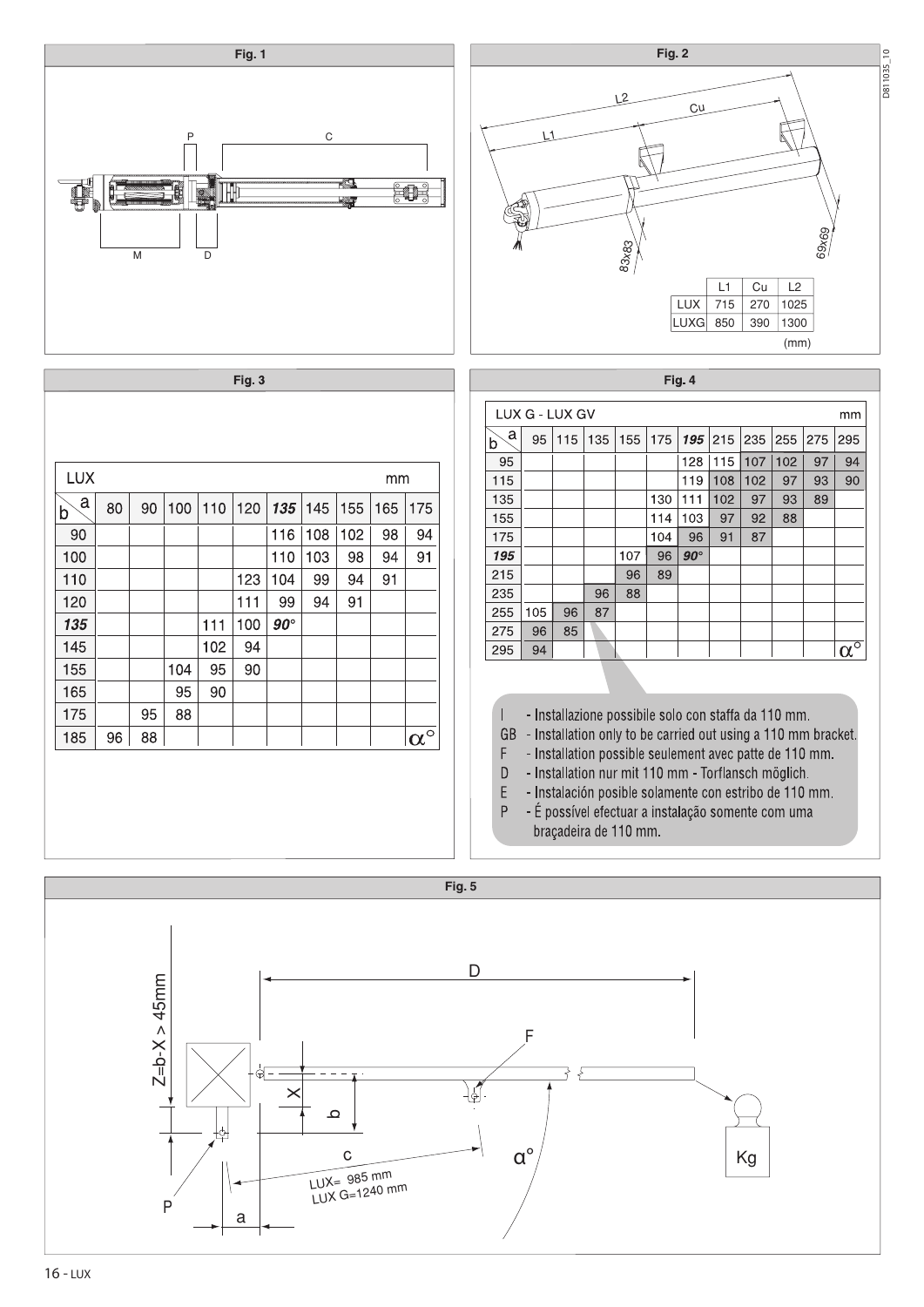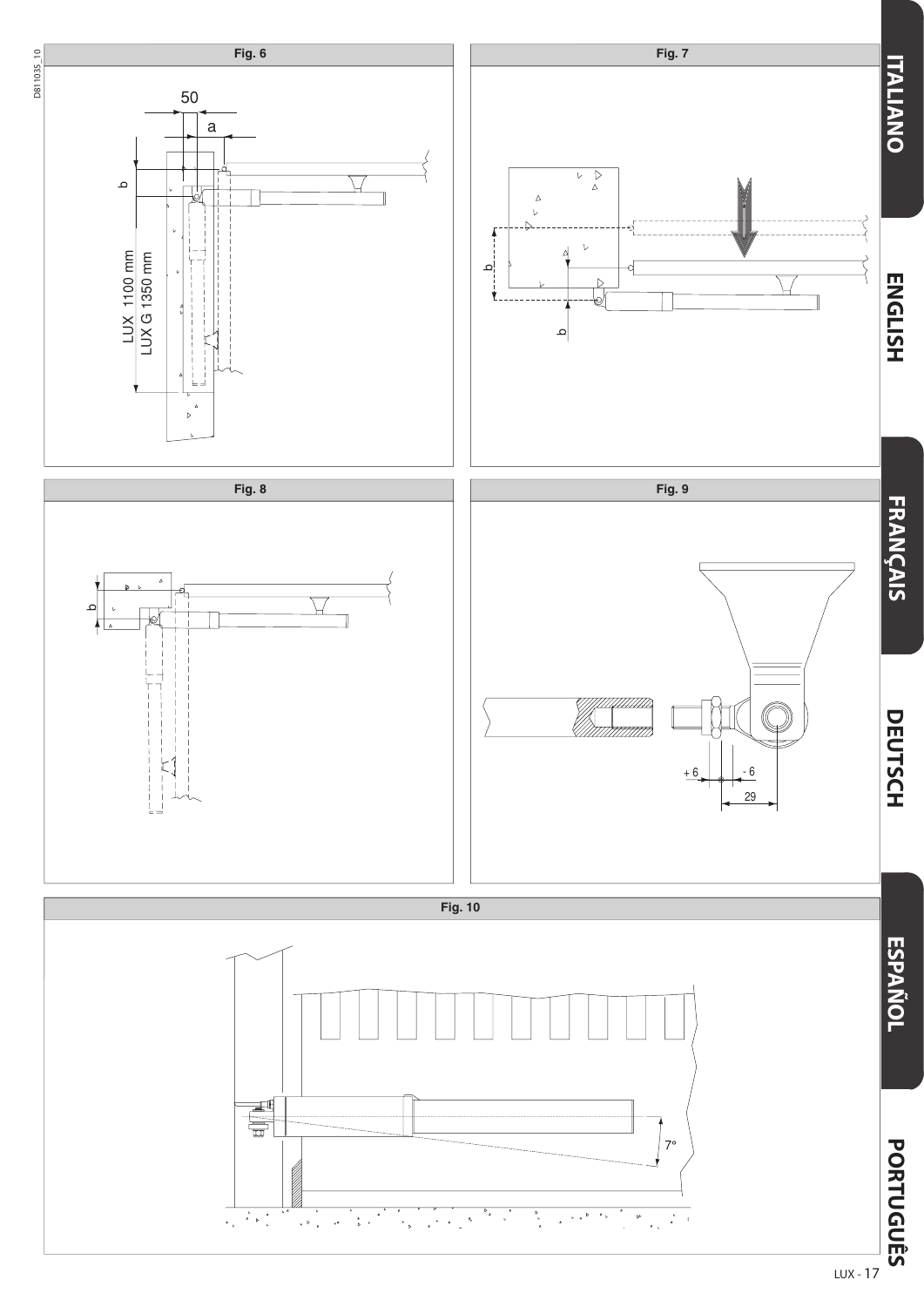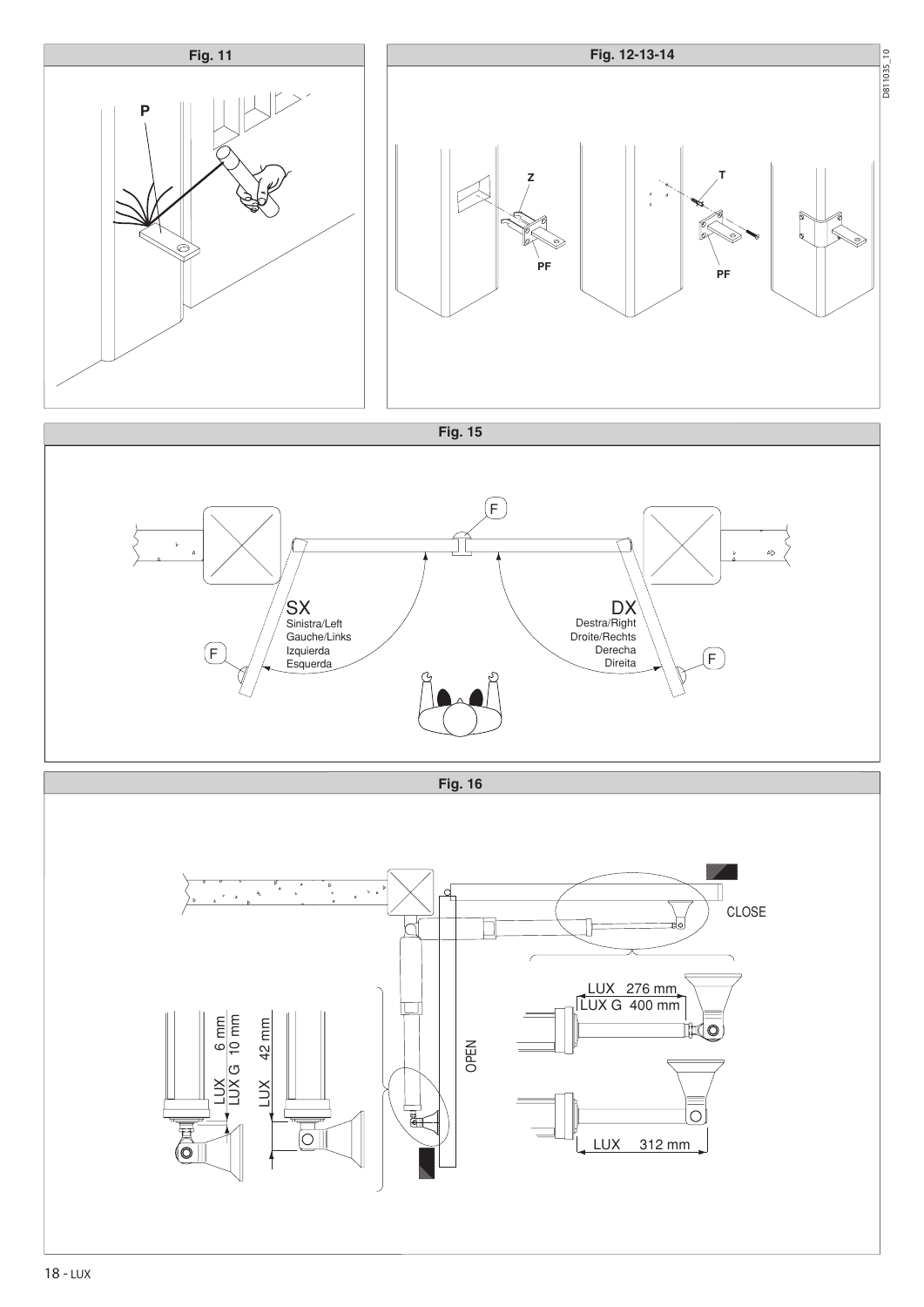

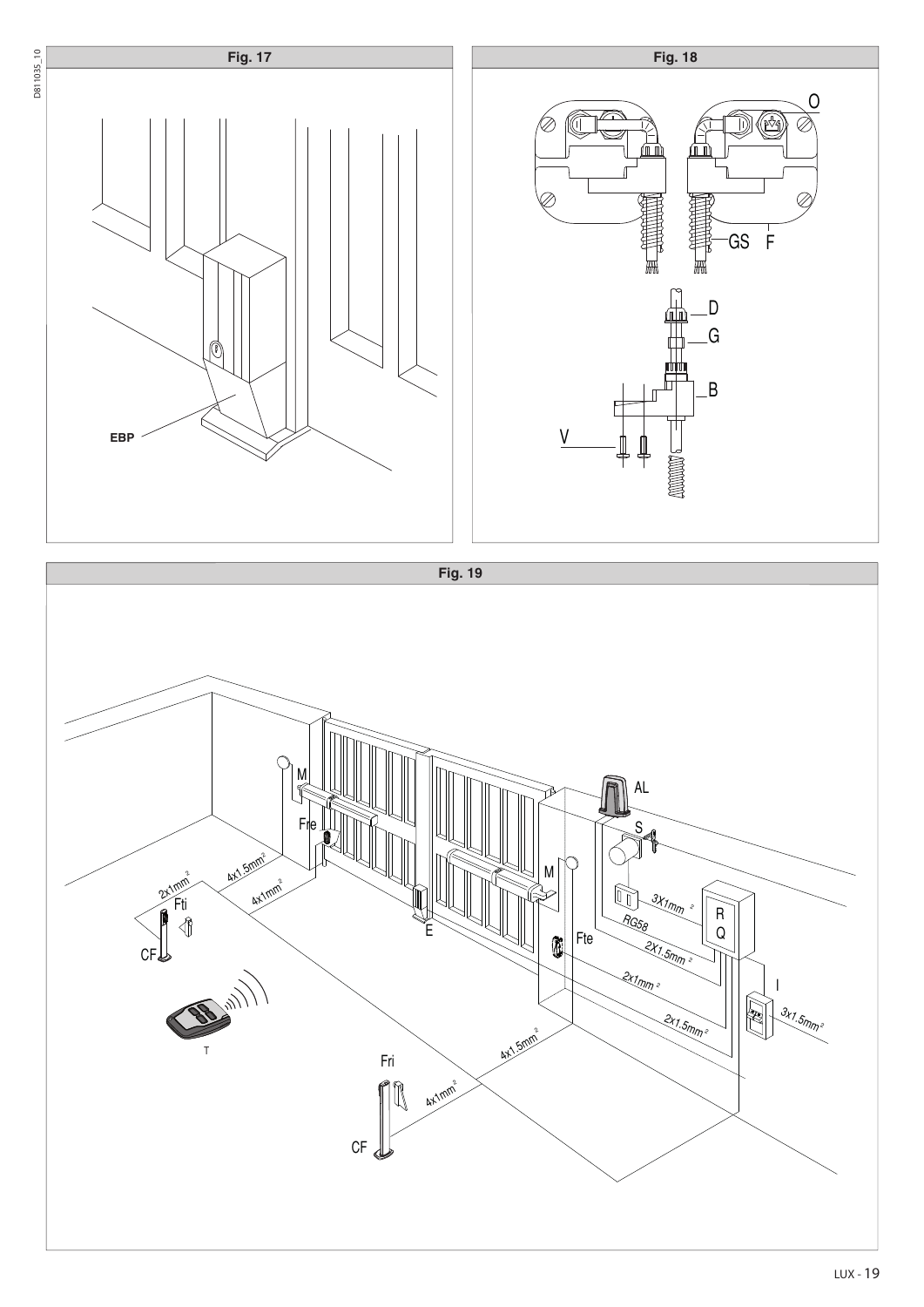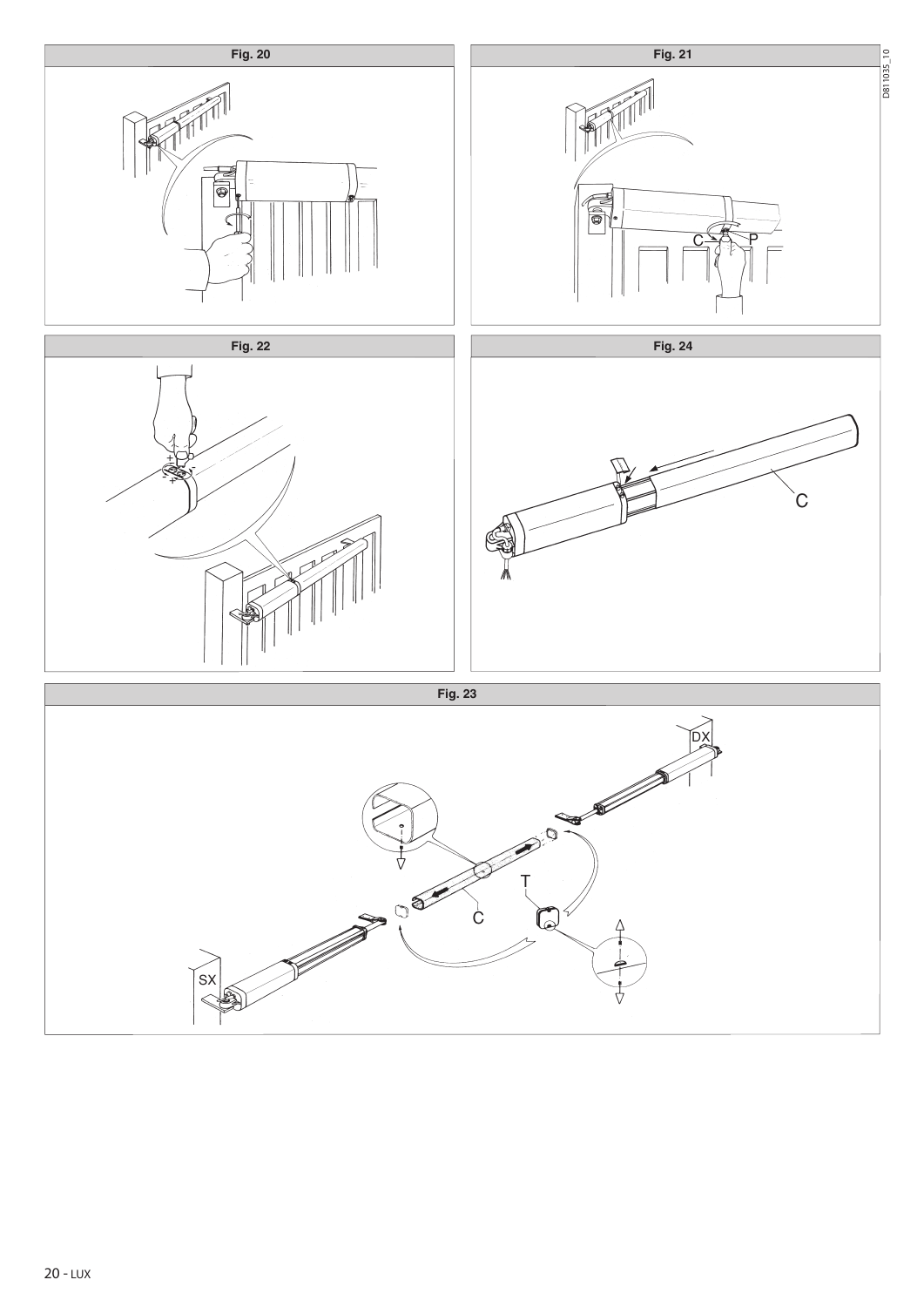## D811035\_10 **2) GENERAL OUTLINE**

 $335$ 

A compact, sturdy oleodynamic piston, available in a wide range of models to fit any need and field of operation. It is available in versions both with or without (reversible) hydraulic lock, that need to be equipped with an electric lock to hold the gate both closed and open.

The emergency release is obtained with the special key provided.

The adjustment of the pushing force is extremely precise and is performed by means of two by-pass valves that act as an antisquash safety. The operation at the end of the stroke is controlled electronically by a timer in the control panel.

The LUX series includes special versions with slowdown in the closing phase (Mod. "R") while the LUX FC series is especially suited to areas prone to heavy snowfalls or where the central gate stop cannot be provided (see specific instruction manual).

**Warning:** during the first manoeuvring cycles, some oil may leak out after being deposited in the breather channel during transport.

**Warning:** an excessively fast manual manoeuvre can cause oil to leak out.

## **3) THE MAIN PARTS IN THE AUTOMATION** (fig. 1)

**M)** Single phase 2 pole motor protected by thermal circuit breaker

- **P)** Hydraulic lobe pump
- **D)** Fluid distributor with adjustment valves
- **C)** Cylinder with piston

Standard components:

gate post and gate brackets - release key and bypass adjustment drive capacitor - instruction booklet.

#### **4) TECHNICAL SPECIFICATIONS**

| (*) Special voltages on request |  |
|---------------------------------|--|

#### **5) INSTALLATION OF THE ACTUATOR**

#### **5.1) Preliminary checks**

Check:

- that the structure of the gate is rigid and strong enough. In any case, the actuator must push against a reinforced point in the leaf
- that the leaves move manually without excessive effort for the whole of their stroke
- that the door stops are mounted on the leaves
- If the gate being installed is not new, check whether its components are worn.

Repair or replace any worn or damaged parts.

Automation reliability and safety are directly influenced by the condition of the gate's structure.

### **5.2) Installation values**

The values to be known for installation can be found in the table related to the model being installed (fig. 3-4), with reference also to the diagram in fig. 5. The diagram in fig. 5 uses the following legend:

- **P** Gate-post fastening rear bracket
- **F** Leaf fastening front fork<br>**a-b** "P" bracket installation v
- **a-b** "P" bracket installation values
- **C** Distance between fixing points (see fig. 2)
- **D** Gate length
- **X** Distance from gate axis to the edge of the post<br>**Z** always over 45 mm (b X)
- always over 45 mm (b X)
- **kg** max. weight of leaf (Table 1)
- $\alpha^{\circ}$  leaf opening in degrees

#### **5.3) How to read the installation dimensions (fig- 3-4)**

From the tables (fig. 3-4), select "a" and "b" according to the angle in degrees  $\alpha$ that the gate has to open. Each table shows the ideal value for "a" and "b" for an opening of  $\alpha^{\circ}$  = 90° at constant speed.

In this condition, the sum of "a" plus "b" gives the value of the working strok "Cu" (fig. 2).

If there is too large a difference between "a" and "b", the leaf will not travel smoothly and the pushing or pulling force will fluctuate during its stroke.

When "a" and "b" are at their maximum, the piston develops the maximum force. This condition is particularly useful for heavy gates or gates with very long leaves. **WARNING!** The LUX models having a rod with adjustment ball joint enable the rod to be lengthened or shortened by about 6 mm., but only if it is set in the position shown in fig. 9 before being installed. When installed, this adjustment will allow for correcting the stroke of the rod. Fig. 10 shows the oscillation to which the LUX models with front and rear joint are subject with respect to the horizontal axis.

#### **5.4) Off-standard installations**

Fig. 6 - need for a recess to house the controller when the leaf is completely opened;Fig. 6 gives the size of the recess for the different LUX models.

Fig. 7 - if the "b" value is higher than the values listed in the installation tables, the leaf's hinge pivot should be shifted, or a recess be made in the gate-post (fig. 8).

#### **5.5) Mounting the brackets to the gate-post and to the gate-leaf.**

Fix the bracket "P" (fig. 11) to the gate-post with a good welding. The fork "F" should be welded in the same way to the gate leaf along the distance "C" as shown in fig. 5, taking care that the operator is installed within the limits shown in Fig. 10.

#### **5.5) Mounting the brackets to the gate-post and to the gate-leaf.**

- If the gate-post is in brick, the plate "PF" must be welded to a metal base (mod. PLE) and set soundly into the post using adequately sized cramps "Z" welded to the back of the plate (fig. 12).
- If the gate-post is in stone, the plate "PF" welded to a metal base (mod. PLE) can be fixed with four metal expansion plugs "T" (fig. 13). If a larger gate is being installed it would be better to weld the plate "PF" to an angular base (fig. 14).

**WARNING: Avoid installing the operator too close to the ground, so as to prevent rain or snow from being sucked in by the operator breather.** 

#### **6) GROUND GATE STOPS**

For the controller to operate correctly the gate stops "F" must be used both in opening and closing, as shown in fig. 15.

The gate stops should prevent the rod of the actuator from reaching its end of stroke . Fig. 16 gives the values which ensure a perfect installation when the actuator is performing the pushing or pulling function. They must be placed so that about a 5-10 mm margin of travel is maintained in the rod. This margin prevents any malfunctions.

| <b>TABLE 1</b> |                      |                      |                         |                                         |         |                                       |      |                   |  |
|----------------|----------------------|----------------------|-------------------------|-----------------------------------------|---------|---------------------------------------|------|-------------------|--|
| <b>MOD</b>     | <b>TYPE OF LOCK</b>  | <b>PUMP</b><br>l/min | <b>WORKING TIME (s)</b> | <b>MAX.WING</b><br><b>LENGHT/WEIGHT</b> |         | <b>STROKE WOR-</b><br><b>KING/TOT</b> |      | <b>MANOEUVRES</b> |  |
|                |                      |                      |                         | (m)                                     | (Kg)    | (mm)                                  | (mm) | 24h               |  |
| <b>LUX</b>     | electric lock        | 1.2                  | 17                      | 2                                       | 300     | 270                                   | 290  | 500               |  |
| <b>LUXB</b>    | hydraulic closing    | 1.2                  | 17                      | $\overline{2}$                          | 300     | 270                                   | 290  | 500               |  |
| <b>LUX 2B</b>  | hydraulic clos./open | 1.2                  | 17                      | $\overline{2}$                          | 300     | 270                                   | 290  | 500               |  |
| <b>LUXL</b>    | electric lock        | 0.6                  | 33                      | $2 - 4$                                 | 300/500 | 270                                   | 290  | 350               |  |
| <b>LUX G</b>   | electric lock        | 0.6                  | 48                      | $5 - 2$                                 | 300/800 | 390                                   | 410  | 250               |  |
| <b>LUX GV</b>  | electric lock        | 1.2                  | 28                      | 3,5                                     | 300     | 390                                   | 410  | 500               |  |
| <b>LUX MB</b>  | hydraulic closing    | 0.9                  | 23                      | 2,3                                     | 300     | 270                                   | 290  | 500               |  |